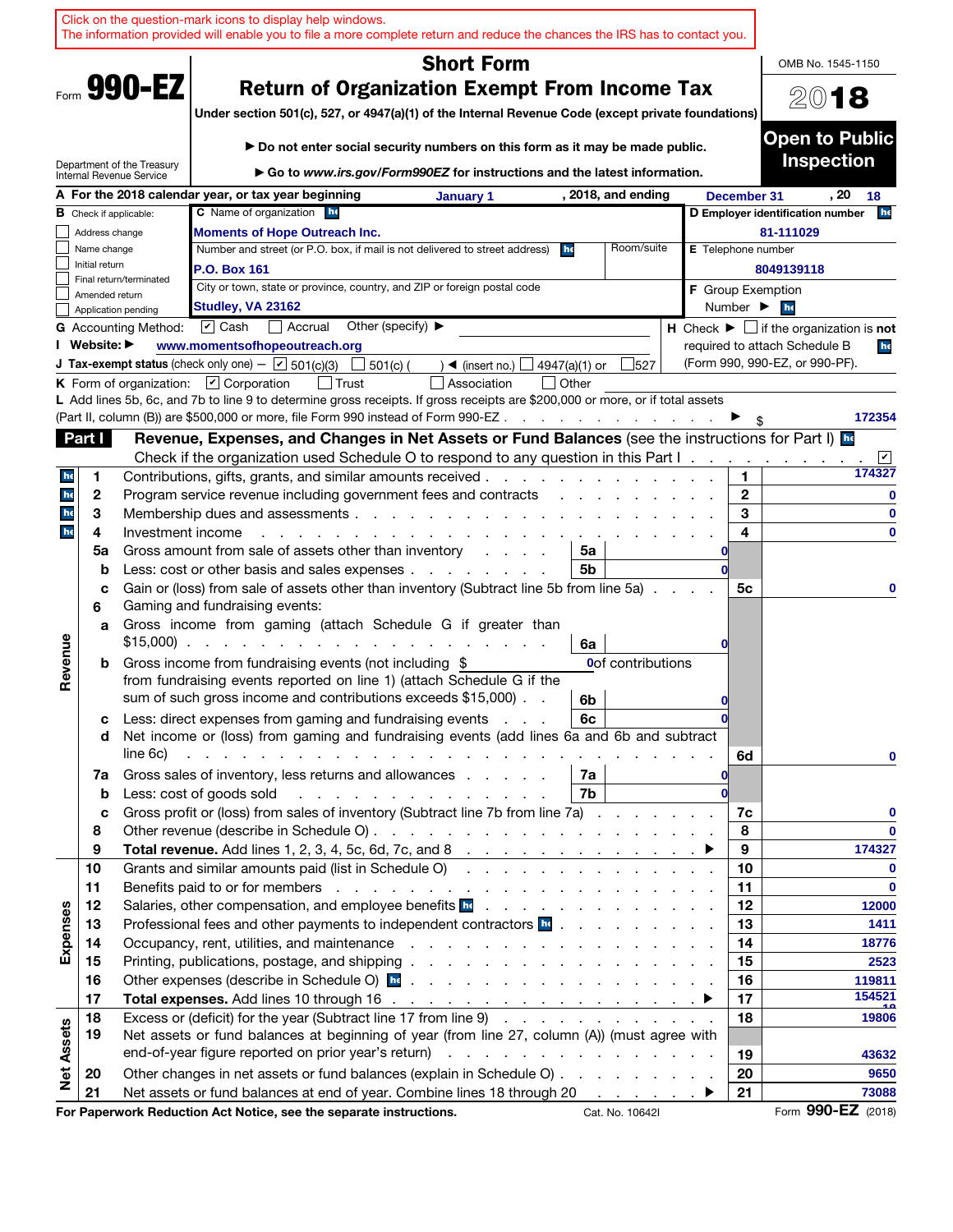|    | <b>Balance Sheets</b> (see the instructions for Part II)<br>Part II                                                               |                                       |                                                                              |                                                                           |                 |                                                  |
|----|-----------------------------------------------------------------------------------------------------------------------------------|---------------------------------------|------------------------------------------------------------------------------|---------------------------------------------------------------------------|-----------------|--------------------------------------------------|
|    | Check if the organization used Schedule O to respond to any question in this Part II.                                             |                                       |                                                                              |                                                                           |                 |                                                  |
|    |                                                                                                                                   |                                       |                                                                              | (A) Beginning of year                                                     |                 | (B) End of year                                  |
| 22 | Cash, savings, and investments                                                                                                    |                                       |                                                                              | 10776 22                                                                  |                 | 28568                                            |
| 23 | Land and buildings $\ldots$ $\ldots$ $\ldots$ $\ldots$                                                                            |                                       |                                                                              |                                                                           | 0 <sub>23</sub> | 0                                                |
| 24 | Other assets (describe in Schedule O)                                                                                             |                                       |                                                                              | 11040 24                                                                  |                 | 20690                                            |
| 25 | Total assets                                                                                                                      |                                       |                                                                              | 21816 25                                                                  |                 | 73088                                            |
|    |                                                                                                                                   |                                       |                                                                              |                                                                           |                 |                                                  |
| 26 | <b>Total liabilities</b> (describe in Schedule O)                                                                                 |                                       |                                                                              |                                                                           | 0 <sub>26</sub> | $\bf{0}$                                         |
| 27 | <b>Net assets or fund balances</b> (line 27 of column (B) must agree with line 21)                                                |                                       |                                                                              | 21816 27                                                                  |                 | 73088                                            |
|    | Part III<br>Statement of Program Service Accomplishments (see the instructions for Part III)                                      |                                       |                                                                              |                                                                           |                 |                                                  |
|    | Check if the organization used Schedule O to respond to any question in this Part III                                             |                                       |                                                                              | $\overline{\phantom{a}}$                                                  |                 | <b>Expenses</b>                                  |
|    | What is the organization's primary exempt purpose? Homeless outreach and food pantry                                              |                                       |                                                                              |                                                                           |                 | (Required for section<br>501(c)(3) and 501(c)(4) |
|    | Describe the organization's program service accomplishments for each of its three largest program services,                       |                                       |                                                                              |                                                                           |                 | organizations; optional for                      |
|    | as measured by expenses. In a clear and concise manner, describe the services provided, the number of                             |                                       |                                                                              |                                                                           | others.)        |                                                  |
|    | persons benefited, and other relevant information for each program title.                                                         |                                       |                                                                              |                                                                           |                 |                                                  |
|    | 28 Saturday Servings events serving the City of Richmond and Henrico County.                                                      |                                       |                                                                              |                                                                           |                 |                                                  |
|    |                                                                                                                                   |                                       |                                                                              |                                                                           |                 |                                                  |
|    | We served 11,565 meals to 2,391 struggling neighbors, and distributed 57,600+ canned goods, 11,500+ boxes                         |                                       |                                                                              |                                                                           |                 |                                                  |
|    | of pasta, and 11,500+ bags of toiletries to people who would otherwise go without.                                                |                                       |                                                                              |                                                                           |                 |                                                  |
| he | (Grants \$                                                                                                                        |                                       | ) If this amount includes foreign grants, check here                         |                                                                           | 28a             | 39960                                            |
| 29 | Emergency Shelter serving the City of Richmond, Henrico and Hanover counties.                                                     |                                       |                                                                              |                                                                           |                 |                                                  |
|    | We provided emergency shelter in motel rooms during storms and dangerous weather events, and as                                   |                                       |                                                                              |                                                                           |                 |                                                  |
|    | "Dignity Stay" for 62 homeless neighbors totalling 366 nights.                                                                    |                                       |                                                                              |                                                                           |                 |                                                  |
|    | (Grants \$                                                                                                                        |                                       | ) If this amount includes foreign grants, check here $\ldots$ $\blacksquare$ |                                                                           | 29a             | 22060                                            |
| 30 | Bus passes to help our clients get to work, find jobs, go to doctor appointment, etc.                                             |                                       |                                                                              |                                                                           |                 |                                                  |
|    |                                                                                                                                   |                                       |                                                                              |                                                                           |                 |                                                  |
|    |                                                                                                                                   |                                       |                                                                              |                                                                           |                 |                                                  |
|    |                                                                                                                                   |                                       |                                                                              |                                                                           |                 |                                                  |
|    | (Grants \$                                                                                                                        |                                       | If this amount includes foreign grants, check here                           |                                                                           | 30a             | 9326                                             |
|    | 31 Other program services (describe in Schedule O)                                                                                |                                       |                                                                              |                                                                           |                 |                                                  |
|    |                                                                                                                                   |                                       | .                                                                            |                                                                           |                 |                                                  |
|    | (Grants \$                                                                                                                        |                                       | ) If this amount includes foreign grants, check here                         |                                                                           | 31a             |                                                  |
|    | 32 Total program service expenses (add lines 28a through 31a)                                                                     |                                       |                                                                              |                                                                           | 32              |                                                  |
|    | <b>Part IV</b>                                                                                                                    |                                       |                                                                              |                                                                           |                 |                                                  |
|    | List of Officers, Directors, Trustees, and Key Employees (list each one even if not compensated—see the instructions for Part IV) |                                       |                                                                              |                                                                           |                 |                                                  |
|    | Check if the organization used Schedule O to respond to any question in this Part IV                                              |                                       |                                                                              |                                                                           |                 |                                                  |
|    |                                                                                                                                   | (b) Average                           | (c) Reportable he<br>compensation                                            | (d) Health benefits,<br>contributions to employee (e) Estimated amount of |                 |                                                  |
|    | (a) Name and title<br>he                                                                                                          | hours per week<br>devoted to position | (Forms W-2/1099-MISC)                                                        | benefit plans, and                                                        |                 | other compensation                               |
|    |                                                                                                                                   |                                       | (if not paid, enter -0-)                                                     | deferred compensation                                                     |                 |                                                  |
|    | <b>Robert Hummer</b>                                                                                                              |                                       |                                                                              |                                                                           |                 |                                                  |
|    | <b>Executive Director and Founder</b>                                                                                             | 65                                    | 12000                                                                        |                                                                           | O               |                                                  |
|    | <b>Bruce Kane</b>                                                                                                                 |                                       |                                                                              |                                                                           |                 |                                                  |
|    | <b>Board President</b>                                                                                                            | 15                                    | O                                                                            |                                                                           |                 |                                                  |
|    |                                                                                                                                   |                                       |                                                                              |                                                                           |                 | 55368<br>126714<br>0                             |
|    | <b>John McClung</b>                                                                                                               | 5                                     |                                                                              |                                                                           |                 |                                                  |
|    | <b>Board Vice President</b>                                                                                                       |                                       | O                                                                            |                                                                           |                 |                                                  |
|    | <b>Leslie Trexler</b>                                                                                                             | 5                                     |                                                                              |                                                                           |                 |                                                  |
|    | <b>Secretary and Treasurer</b>                                                                                                    |                                       |                                                                              |                                                                           |                 |                                                  |
|    |                                                                                                                                   |                                       |                                                                              |                                                                           |                 |                                                  |
|    |                                                                                                                                   |                                       |                                                                              |                                                                           |                 |                                                  |
|    |                                                                                                                                   |                                       |                                                                              |                                                                           |                 |                                                  |
|    |                                                                                                                                   |                                       |                                                                              |                                                                           |                 |                                                  |
|    |                                                                                                                                   |                                       |                                                                              |                                                                           |                 |                                                  |
|    |                                                                                                                                   |                                       |                                                                              |                                                                           |                 |                                                  |
|    |                                                                                                                                   |                                       |                                                                              |                                                                           |                 |                                                  |
|    |                                                                                                                                   |                                       |                                                                              |                                                                           |                 |                                                  |
|    |                                                                                                                                   |                                       |                                                                              |                                                                           |                 |                                                  |
|    |                                                                                                                                   |                                       |                                                                              |                                                                           |                 |                                                  |
|    |                                                                                                                                   |                                       |                                                                              |                                                                           |                 |                                                  |
|    |                                                                                                                                   |                                       |                                                                              |                                                                           |                 |                                                  |
|    |                                                                                                                                   |                                       |                                                                              |                                                                           |                 |                                                  |
|    |                                                                                                                                   |                                       |                                                                              |                                                                           |                 |                                                  |
|    |                                                                                                                                   |                                       |                                                                              |                                                                           |                 |                                                  |
|    |                                                                                                                                   |                                       |                                                                              |                                                                           |                 |                                                  |
|    |                                                                                                                                   |                                       |                                                                              |                                                                           |                 |                                                  |
|    |                                                                                                                                   |                                       |                                                                              |                                                                           |                 |                                                  |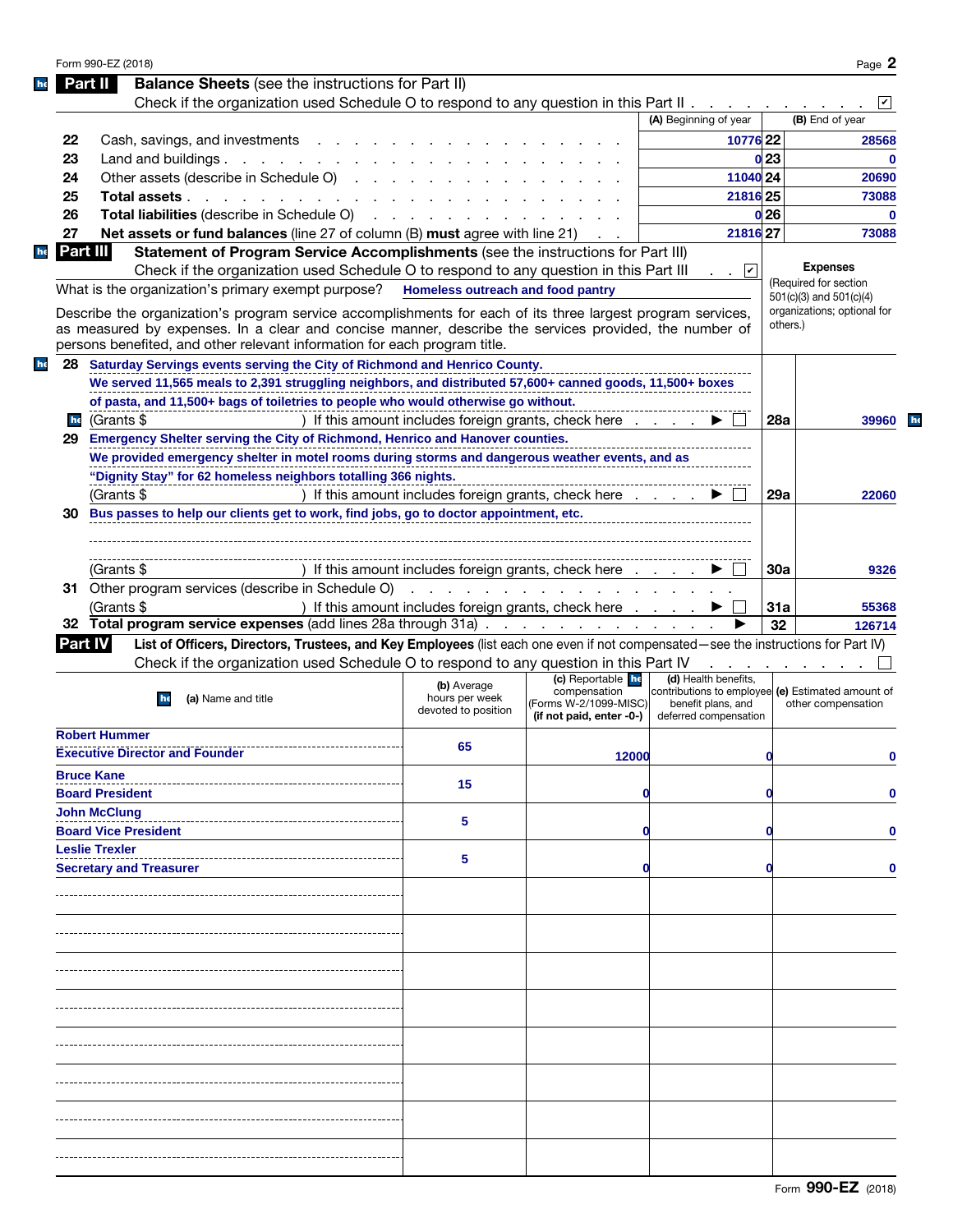|               | Form 990-EZ (2018)                                                                                                                                                                                                                                                                                                                                                                                                                    |                     |            | Page 3       |
|---------------|---------------------------------------------------------------------------------------------------------------------------------------------------------------------------------------------------------------------------------------------------------------------------------------------------------------------------------------------------------------------------------------------------------------------------------------|---------------------|------------|--------------|
| <b>Part V</b> | Other Information (Note the Schedule A and personal benefit contract statement requirements in the<br>instructions for Part V.) Check if the organization used Schedule O to respond to any question in this Part V                                                                                                                                                                                                                   |                     |            |              |
|               |                                                                                                                                                                                                                                                                                                                                                                                                                                       |                     | <b>Yes</b> | <b>No</b>    |
| 33            | Did the organization engage in any significant activity not previously reported to the IRS? If "Yes," provide a                                                                                                                                                                                                                                                                                                                       | 33                  |            | V            |
| 34            | Were any significant changes made to the organizing or governing documents? If "Yes," attach a conformed<br>copy of the amended documents if they reflect a change to the organization's name. Otherwise, explain the                                                                                                                                                                                                                 |                     |            |              |
| 35а           | change on Schedule O. See instructions<br>the contract of the contract of the contract of the contract of the contract of the contract of the contract of<br>Did the organization have unrelated business gross income of \$1,000 or more during the year from business                                                                                                                                                               | 34                  |            | V            |
| b             | activities (such as those reported on lines 2, 6a, and 7a, among others)?<br>If "Yes" to line 35a, has the organization filed a Form 990-T for the year? If "No," provide an explanation in Schedule O                                                                                                                                                                                                                                | 35a<br>35b          |            | V            |
| C             | Was the organization a section 501(c)(4), 501(c)(5), or 501(c)(6) organization subject to section 6033(e) notice,<br>reporting, and proxy tax requirements during the year? If "Yes," complete Schedule C, Part III                                                                                                                                                                                                                   | 35c                 |            | V            |
| 36            | Did the organization undergo a liquidation, dissolution, termination, or significant disposition of net assets<br>during the year? If "Yes," complete applicable parts of Schedule N                                                                                                                                                                                                                                                  | 36                  |            | V            |
| 37a<br>b      | Enter amount of political expenditures, direct or indirect, as described in the instructions ><br> 37a                                                                                                                                                                                                                                                                                                                                | 37b                 |            | V            |
| 38a           | Did the organization borrow from, or make any loans to, any officer, director, trustee, or key employee or were<br>any such loans made in a prior year and still outstanding at the end of the tax year covered by this return?                                                                                                                                                                                                       | 38a                 |            | $\checkmark$ |
| b<br>39       | If "Yes," complete Schedule L, Part II and enter the total amount involved<br>38b<br>and a state<br>Section 501(c)(7) organizations. Enter:                                                                                                                                                                                                                                                                                           |                     |            |              |
| a<br>b        | Initiation fees and capital contributions included on line 9<br>39a<br>39 <sub>b</sub><br>Gross receipts, included on line 9, for public use of club facilities<br>and a state of the state                                                                                                                                                                                                                                           |                     |            |              |
| 40a           | Section 501(c)(3) organizations. Enter amount of tax imposed on the organization during the year under:<br>section 4911 ▶<br>$\bullet$ ; section 4912<br><b>0</b> : section 4955<br>0                                                                                                                                                                                                                                                 |                     |            |              |
| b             | Section 501(c)(3), 501(c)(4), and 501(c)(29) organizations. Did the organization engage in any section 4958<br>excess benefit transaction during the year, or did it engage in an excess benefit transaction in a prior year<br>that has not been reported on any of its prior Forms 990 or 990-EZ? If "Yes," complete Schedule L, Part I                                                                                             | 40 <sub>b</sub>     |            | V            |
| c             | Section 501(c)(3), 501(c)(4), and 501(c)(29) organizations. Enter amount of tax imposed<br>on organization managers or disqualified persons during the year under sections 4912,<br>4955, and 4958.<br>and the contract of the contract of the contract of<br>0                                                                                                                                                                       |                     |            |              |
| d             | Section 501(c)(3), 501(c)(4), and 501(c)(29) organizations. Enter amount of tax on line<br>0                                                                                                                                                                                                                                                                                                                                          |                     |            |              |
| е             | All organizations. At any time during the tax year, was the organization a party to a prohibited tax shelter                                                                                                                                                                                                                                                                                                                          | 40e                 |            |              |
| 41            | List the states with which a copy of this return is filed $\triangleright$ Virginia                                                                                                                                                                                                                                                                                                                                                   |                     |            |              |
|               | 42a The organization's books are in care of ▶ Robert Hummer<br>Telephone no. $\blacktriangleright$<br>-------------------------------------<br>Located at ▶ 13400 Hanover Courthouse Road, Hanover VA<br>$ZIP + 4$                                                                                                                                                                                                                    | 8049139118<br>23069 |            |              |
| b             | At any time during the calendar year, did the organization have an interest in or a signature or other authority over<br>a financial account in a foreign country (such as a bank account, securities account, or other financial account)?<br>If "Yes," enter the name of the foreign country ▶                                                                                                                                      | 42b                 | Yes   No   | ✓            |
|               | See the instructions for exceptions and filing requirements for FinCEN Form 114, Report of Foreign Bank and<br>Financial Accounts (FBAR).                                                                                                                                                                                                                                                                                             |                     |            |              |
| C             | At any time during the calendar year, did the organization maintain an office outside the United States?<br>If "Yes," enter the name of the foreign country ▶                                                                                                                                                                                                                                                                         | 42c                 |            |              |
| 43            | Section 4947(a)(1) nonexempt charitable trusts filing Form 990-EZ in lieu of Form 1041 - Check here<br>43                                                                                                                                                                                                                                                                                                                             |                     |            |              |
| 44а           | Did the organization maintain any donor advised funds during the year? If "Yes," Form 990 must be                                                                                                                                                                                                                                                                                                                                     | 44a                 | <b>Yes</b> | No<br>V      |
| b             | Did the organization operate one or more hospital facilities during the year? If "Yes," Form 990 must be<br>completed instead of Form 990-EZ<br>the contract of the contract of the contract of the contract of the contract of                                                                                                                                                                                                       |                     |            |              |
| c<br>d        | Did the organization receive any payments for indoor tanning services during the year?<br>If "Yes" to line 44c, has the organization filed a Form 720 to report these payments? If "No," provide an<br>explanation in Schedule O response to the contract of the contract of the contract of the contract of the contract of the contract of the contract of the contract of the contract of the contract of the contract of the cont | 44b<br>44c          |            | V<br>V       |
| 45а           | Did the organization have a controlled entity within the meaning of section 512(b)(13)?<br>Did the organization receive any payment from or engage in any transaction with a controlled entity within the                                                                                                                                                                                                                             | 44d<br>45a          |            | V            |
| b             | meaning of section 512(b)(13)? If "Yes," Form 990 and Schedule R may need to be completed instead of                                                                                                                                                                                                                                                                                                                                  | 45b                 |            |              |

|  | Form 990-EZ (2018) |  |
|--|--------------------|--|
|--|--------------------|--|